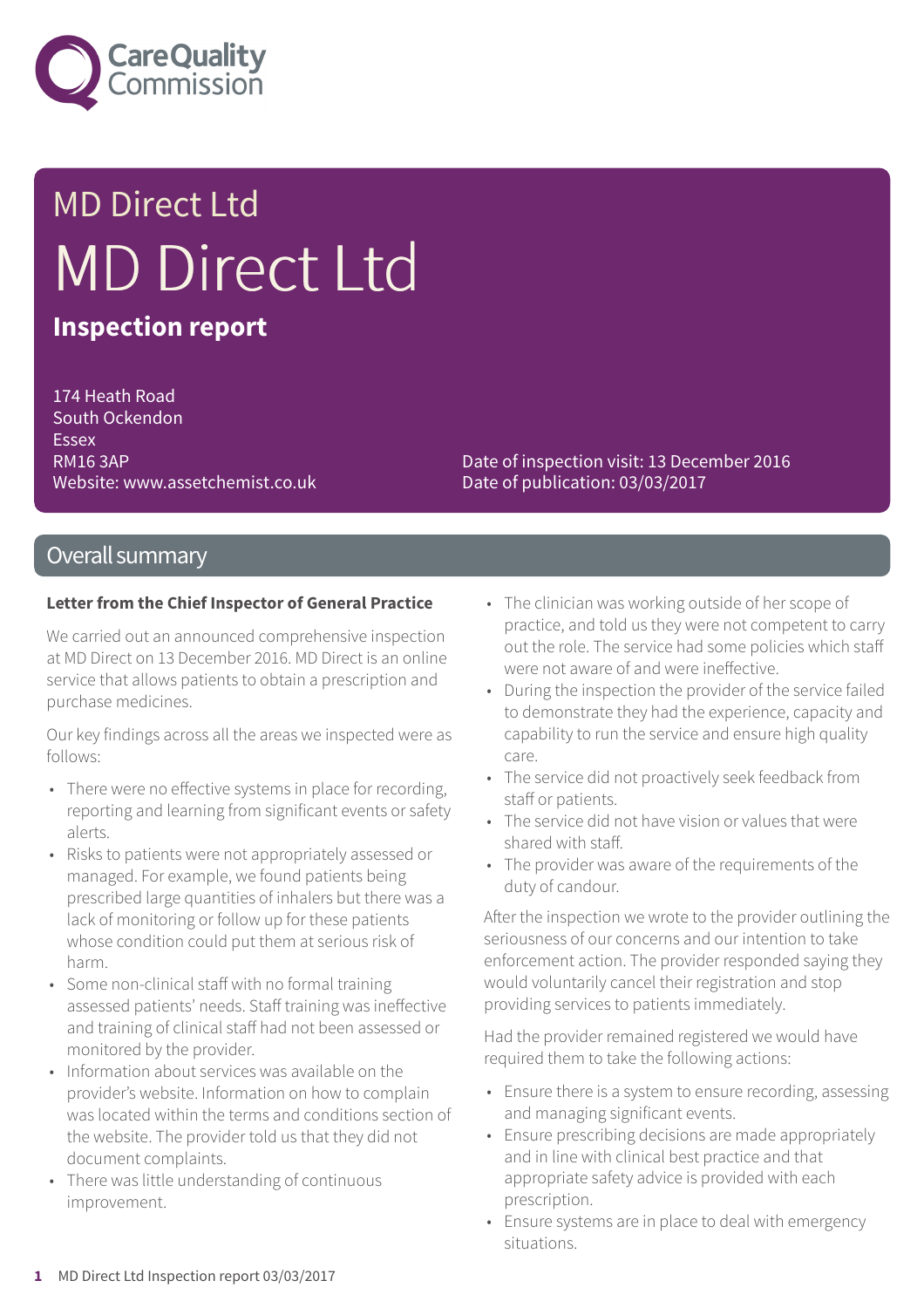## Summary of findings

- Ensure systems are in place to assess capacity and obtain consent.
- Ensure systems are in place to action patient safety and MHRA alerts.
- Ensure systems are in place to confirm a patient's identity.
- Ensure feedback from patients and staff is gathered to improve services.
- Ensure there is effective governance in place and that staff have received the training needed to perform their role and that they have access to policies and procedures.
- Ensure there is a policy in place for data security, safeguarding, and that the practice has an effective business continuity plan.

**Professor Steve Field** CBE FRCP FFPH FRCGPChief Inspector of General Practice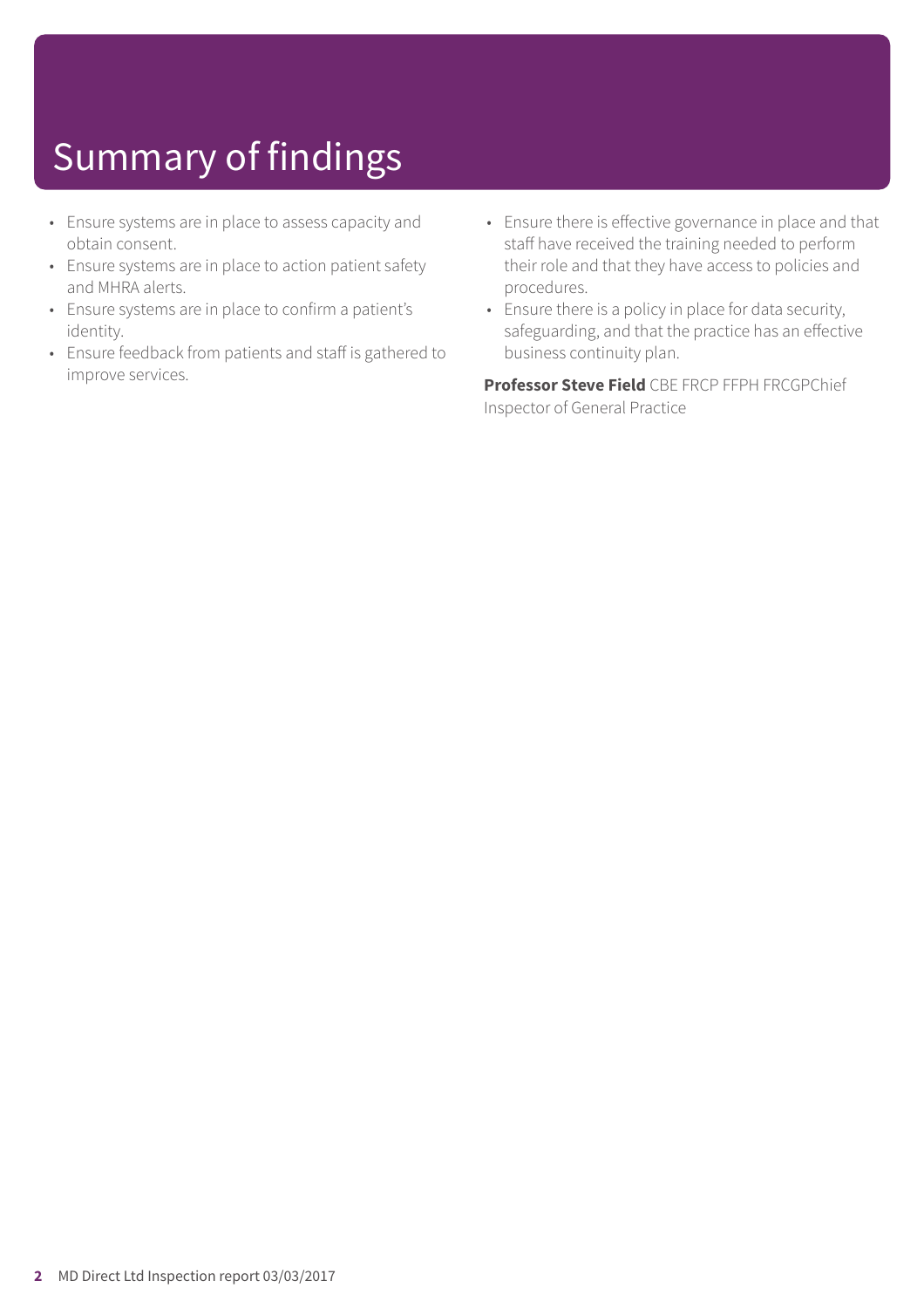### The five questions we ask about services and what we found

We always ask the following five questions of services.

#### **Are services safe?**

We found this service was not providing safe care in accordance with the relevant regulations.

- Patients were at risk of harm because systems and processes were not in place to keep them safe. For example, there was no system in place to confirm patients' medical history and previous prescribing decisions for prescribing medicines, and no system for managing medical safety alerts.
- The sole clinician employed by the service was registered with the General Medical Council (GMC) but not a qualified GP or on the specialists register, and had not received any training in order to safely perform their role.
- The provider received the prescription requests from another service. The provider accepted the decision of non-clinical staff working for the other service were working outside the scope of their competence. For example, non-clinical staff working at the other service could decline a prescription request if they felt it was inappropriate.
- The provider did not keep recruitment files for staff.
- The service did not have a contingency plan in place to deal with the clinician being unavailable.

#### **Are services effective?**

We found this service was not operating in accordance with the relevant regulations.

- The provider did not ensure that their sole clinician was working within relevant guidelines and their clinician was unaware of guidance pertaining to the clinical scenarios they were prescribing for.
- Patient outcomes were hard to identify there was no quality improvement activity or audits. There was evidence that the assessment of a patient was not comprehensive.
- Basic care and treatment requirements were not met. Patients did not receive appropriate "safety net" advice to support the medicines they were prescribed.
- Consent to care and treatment was not sought in line with the Mental Capacity Act 2005, there was no provider policy relating to capacity and consent.

#### **Are services caring?**

- The provider informed us that a survey had been carried out on the overall satisfaction of the service patients were able to leave feedback on the 'Trustpilot' website.
- Information on the provider's website informed patients about each medicine that was on offer and what might be the suitable dose for the condition it was intended for.

#### **Are services responsive to people's needs?**

We found this service was not operating in accordance with the relevant regulations.

- Systems and processes for gathering and acting on patient feedback were limited.
- Complaints were not documented by the provider.
- There was no information of the provider's website to advise anyone with an emergency to contact the appropriate service.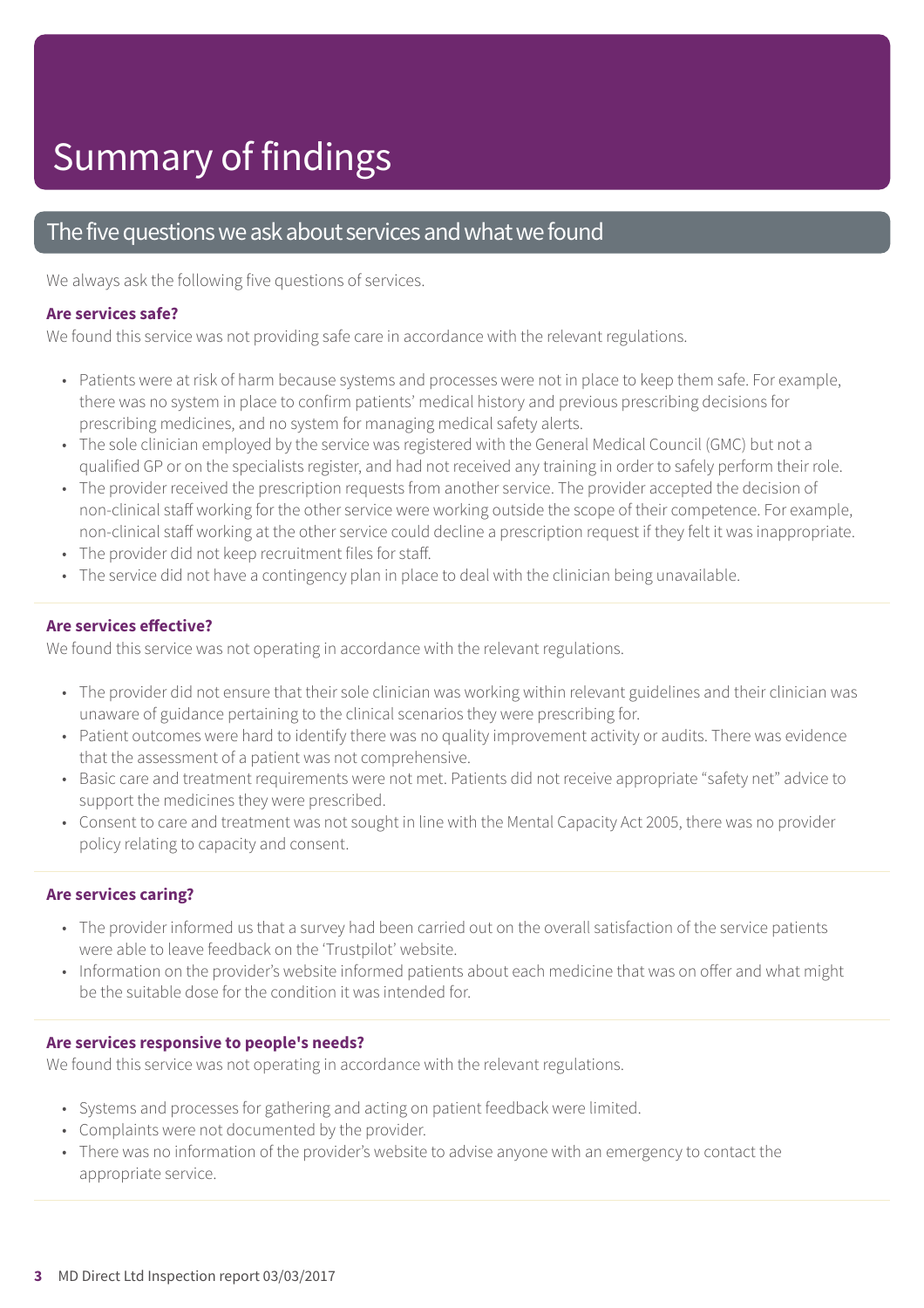#### **Are services well-led?**

We found this service was not operating in accordance with the relevant regulations.

- We were shown no evidence that the service had a clear vision to deliver high quality care and promote good outcomes for patients.
- The service had a number of policies and procedures to govern activity; these were not readily available to staff.
- The service did not hold regular governance meetings and issues were discussed at ad- hoc meetings which were not documented.
- The service had not proactively sought feedback from staff or patients.
- Staff had not received performance reviews and did not have clear training/personal development objectives.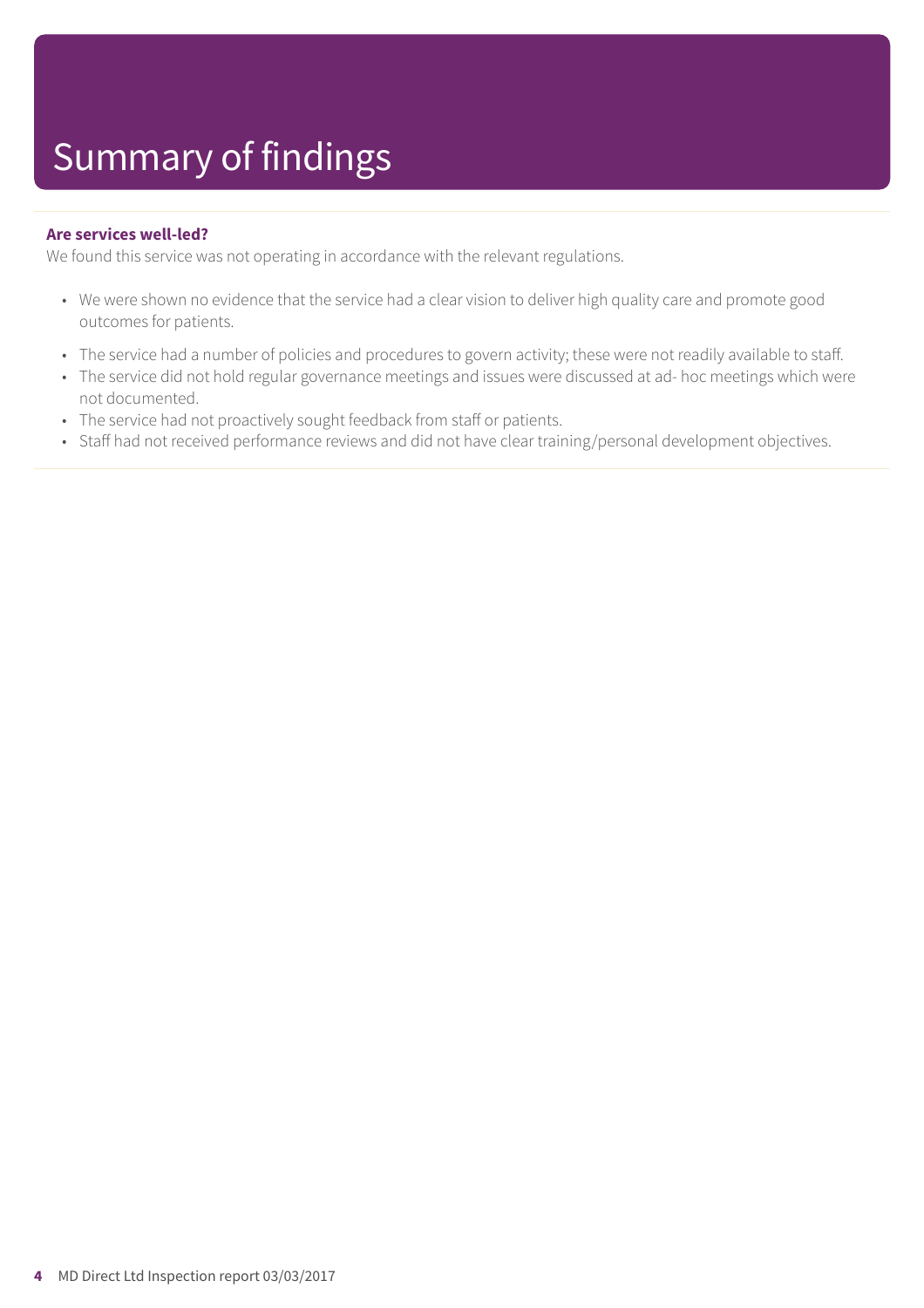

# MD Direct Ltd **Detailed findings**

### Background to this inspection

MD Direct Ltd. is an online service that allows patient to purchase medicines through a website. Patients are able to register with the website www.assetchemist.co.uk and complete a health questionnaire which is then reviewed by a doctor and a prescription is issued. Patients are also able to access medicines if they already have a prescription which may have been issued outside of the UK and want to purchase medicine through www.assetchemist.co.uk. Asset Chemist has a contract in place with MD Direct to provide the prescribing service. Patients using the service pay for their medicines when their on-line application has been assessed and approved by a clinician. Once approved by the prescriber working for MD Direct, medicines are dispensed by Asset Chemist, packed and posted; they are delivered by a third party courier service. MD Direct has issued over 3200 prescriptions in the last 12 months.

MD Direct employs a doctor on the GMC register to work remotely in undertaking patient consultations when they apply for prescriptions on-line. The service is accessed 24 hours a day seven days a week through a website and orders would be processed seven days a week and is available to patients worldwide. This is not an emergency service.

MD Direct was registered with the CQC on 19 May 2015. A registered manager is in place. (A registered manager is a person who is registered with the CQC to manage the service. Like registered providers, they are 'registered persons'. Registered persons have legal responsibility for meeting the requirements in the Health and Social Care Act 2008 and Associated Regulations about how the service is run).

We conducted our inspection on 13 December 2016 when we visited MD Direct Limited's operating site in Essex. We spoke with the registered manager and the sole clinician working there. We also visited the Asset Chemist location, with the permission of the Superintendent Pharmacist as Asset Chemist is not regulated by CQC. We looked at policies, other documentation and anonymised patient records.

To get to the heart of people's experiences of care, we always ask the following five questions of every service and provider:

- Is it safe?
- Is it effective?
- Is it caring?
- Is it responsive to people's needs?
- Is it well-led?

Our inspection team was led by a CQC Lead Inspector. The team included a GP specialist adviser, a second CQC inspector, a member of the CQC medicines team, and a further specialist advisor.

We inspected this service as part of our comprehensive inspection programme. We carried out a comprehensive inspection of this service under Section 60 of the Health and Social Care Act 2008 as part of our regulatory functions. The inspection was planned to check whether the provider is meeting the legal requirements and regulations associated with the Health and Social Care Act 2008, to look at the overall quality of the service.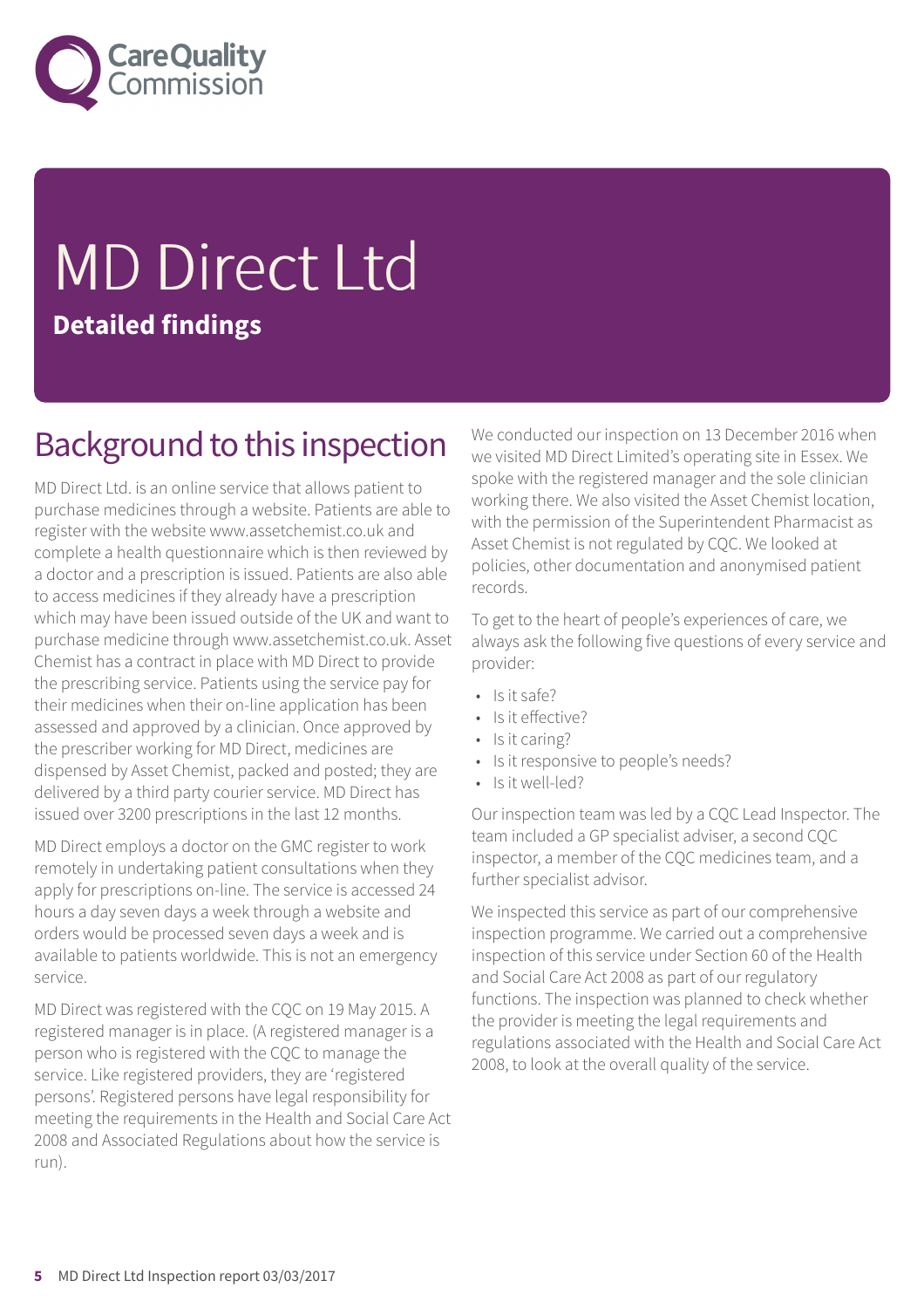### Are services safe?

### **Our findings**

#### **Safe track record**

- The service had a generic policy in place for reporting and recording significant events and staff told us they would inform the registered manager of any incidents. Since the time of registration in May 2015 only one significant event was recorded. This was raised when a prescription was issued incorrectly. The service was only made aware of the incident after a patient complained which led to an investigation and some improvements were made to prevent a reoccurrence.
- As there had only been one significant event raised, the provider was unable to carry out an analysis of significant events to identify trends and patterns. We saw no evidence that the provider ensured that learning from significant events was disseminated to staff and embedded in policy and processes. There was also no evidence available that significant events or case reviews were discussed in team meetings

#### **Overview of safety systems and processes**

The service did not have clearly defined and embedded systems, processes and services in place to keep patients safe and safeguarded from abuse:

- A safeguarding policy was available on the registered manager's computer and in printed form so not available to staff who worked remotely. Clinical staff had no awareness that a policy was in place for the service. The doctor had received training on safeguarding children and vulnerable adults relevant to their role. The registered manager was the safeguarding lead for the service but had not completed the correct level of safeguarding training relevant to perform this role safely and effectively. The service's policy stated that the safeguarding lead must be a GMC registered clinician, which the registered manager was not. When given a safeguarding scenario by the inspecting team, the registered manager was unable to provide us with a suitable course of action to protect the patient. Clinical staff told us it would be difficult to identify any potential safeguarding issues with the current clinical consultation system and had no idea how they would deal with any safeguarding concerns if they arose.
- We asked about how patient safety alerts were dealt with and we were told that alerts were not received by

the doctor. There was no system in place for recording and monitoring safety alerts, such as those provided by the Medicines and Healthcare products Regulatory Agency (MHRA). The registered manager told us that copies of alerts were kept at a separate location but were not disseminated to, or discussed with clinical staff at MD Direct. This meant that the provider had no oversight as to whether any patients were or had been prescribed medicines which were the subject of safety alerts.

- We were told by the provider that a patient's identity would be verified by comparing details on a submitted prescription to what the patient had entered during the online registration. However, no identity checks were performed for patients that had not submitted any previous prescription. We were told that the service would rely on patients entering accurate and truthful information during the registration process. This meant that there was a risk that prescriptions could be issued to people under 18 years of age.
- The provider did not keep any employment personnel files for staff members so it was not possible to ascertain if recruitment checks had been undertaken prior to employment. The clinician told us that a Disclosure and Barring Service (DBS) check was in place at the time of starting employment but a copy was never provided to the service. The provider was also unable to provide us with proof that the doctor had medical indemnity insurance.
- The sole clinician employed by the service was registered with the General Medical Council (GMC) but not a qualified GP or on the specialists register. They acknowledged that they were not adequately trained to carry out this role effectively.

#### **Medicines Management**

- We asked the provider what systems were in place to identify and analyse any incidents, near misses and clinical errors. We were told that any issues that arose between the prescriber and the pharmacy or the prescriber and the patients requesting prescriptions were dealt with as they arose. There was no system in place for recording these types of incidents, and therefore no opportunity to review or audit them.
- We asked how the list of medicines for which prescriptions could be requested via the affiliated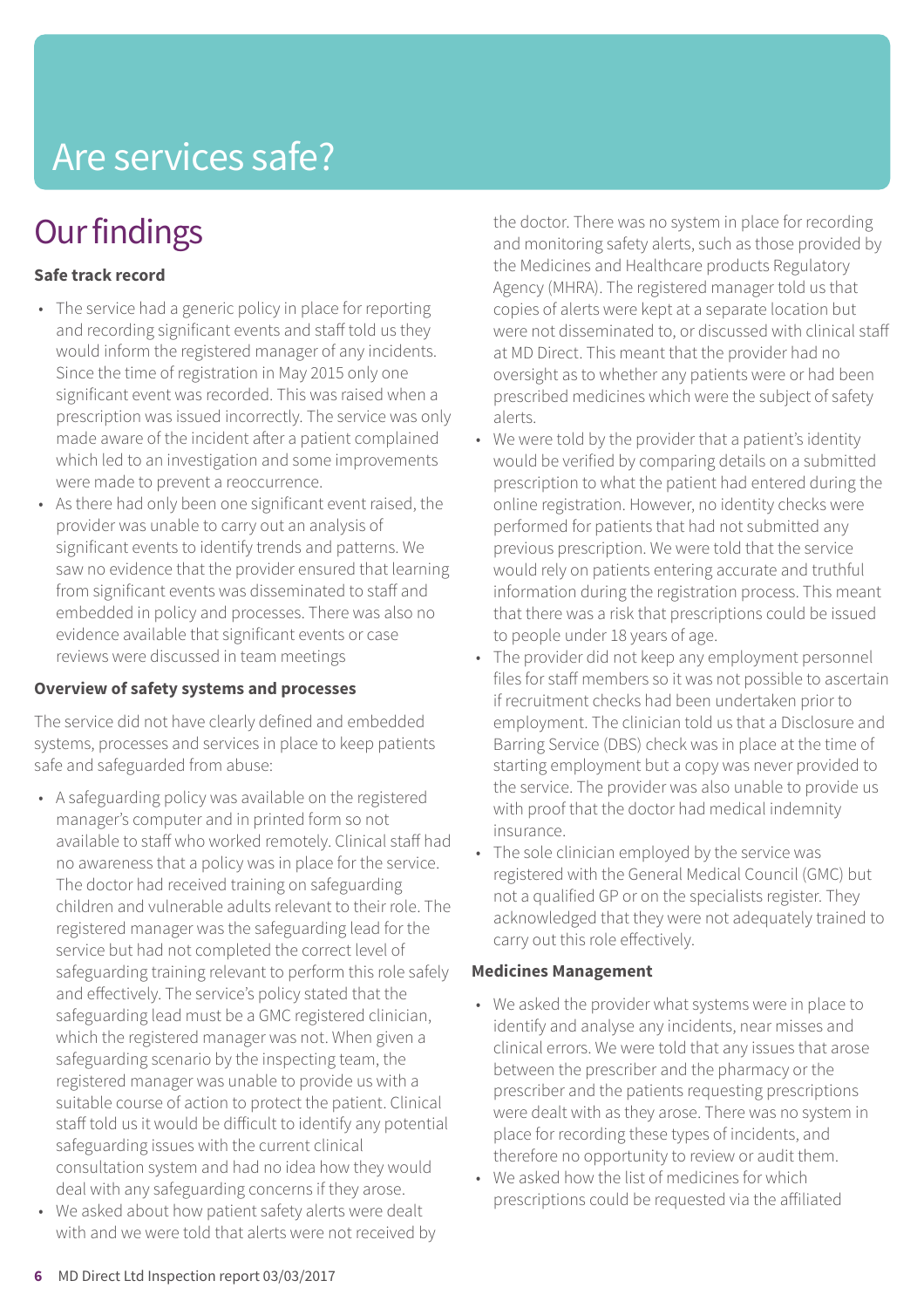### Are services safe?

pharmacy website had been developed. There was no documented strategy for considering the range of medicines to make available, and there had been no risk assessment undertaken when developing the list.

- We noted that the provider prescribed unlicensed medicines, for example a medicine which is licensed for use in prostate enlargement but which was being used for hair loss. Because the medicine was being used outside of the licensed indications, the leaflet supplied by the manufacturer did not include information which was relevant to the patients. We did not see evidence of consent by the patient to acknowledge and accept that they were receiving a medicine for use outside of its licence, and no records were kept of the rationale for prescribing. This posed a risk to the patients and was not in accordance with General Medical Council guidance.
- Since patients could be based anywhere in the world the provider was unable to adhere to local prescribing guidelines for antibiotics and therefore could not ensure the appropriate use of antimicrobials.
- In addition to offering prescriptions for the medicines listed on the website, the provider issued prescriptions for other medicines including repeat prescriptions for long term conditions, based on information supplied by the patient to show that they had previously been prescribed the medicine such as a previous prescription. However, we found that patients were not always providing proof of a previous prescription. We saw that prescriptions, including some from overseas, would be transcribed and signed by the doctor. These prescriptions included medicines for diabetes, Parkinson's disease, heart disease and Lithium for bipolar disorder, all conditions which require regular monitoring. There was no provision within the service for the doctor to undertake this monitoring, and no evidence that they ascertained that it was being carried out elsewhere.
- We saw that a prescription was issued for a medicine used to prevent organ transplant rejection, which is intended to be prescribed by qualified transplant specialists. The provider told us that they would transcribe prescriptions for fertility treatment, originally prescribed by overseas fertility clinics. The doctor issuing the prescriptions did not have any training in

these specialist fields and relied on the original prescriptions. This was not in line with general medical council guidance on prescribing which requires the doctor signing the prescription to take clinical responsibility.

Some of the original prescriptions were not in English, and although a manager told us they would always contact the original prescriber and ask them to re-issue an English version, another person told us they sometimes used Google translate. This meant that the doctor signing the prescription may not have understood the directions intended by the original prescriber.

#### **Monitoring risks to patients**

Risks to patients were inadequately assessed and managed.

• There were few procedures in place for monitoring and managing risks to patient and staff safety. There was no health and safety policy available. Only the provider's staff used the premises but no consideration as to the workplace risks had been given or to staff working remotely.

#### **Arrangements to deal with emergencies and major incidents**

The service did not have adequate arrangements in place to respond to emergencies and major incidents.

- There were no systems or protocols in place to deal with medical emergencies should one take place during an on line consultation. The service also had no way to identify the location of a patient.
- The service had a business continuity plan in place for major incident such as power failure or building damage. The plan was incomplete and did not contain any staff details other than the registered manager. There was also no consideration given to how the provider would deal with all the personal data held on their computer systems should the company cease trading. The registered manager told us the IT system was contracted out to a third party but was unsure if the data was secure and encrypted at all times and we were unable to confirm this. MD Direct was not registered with the Information Commissioner's Office (ICO).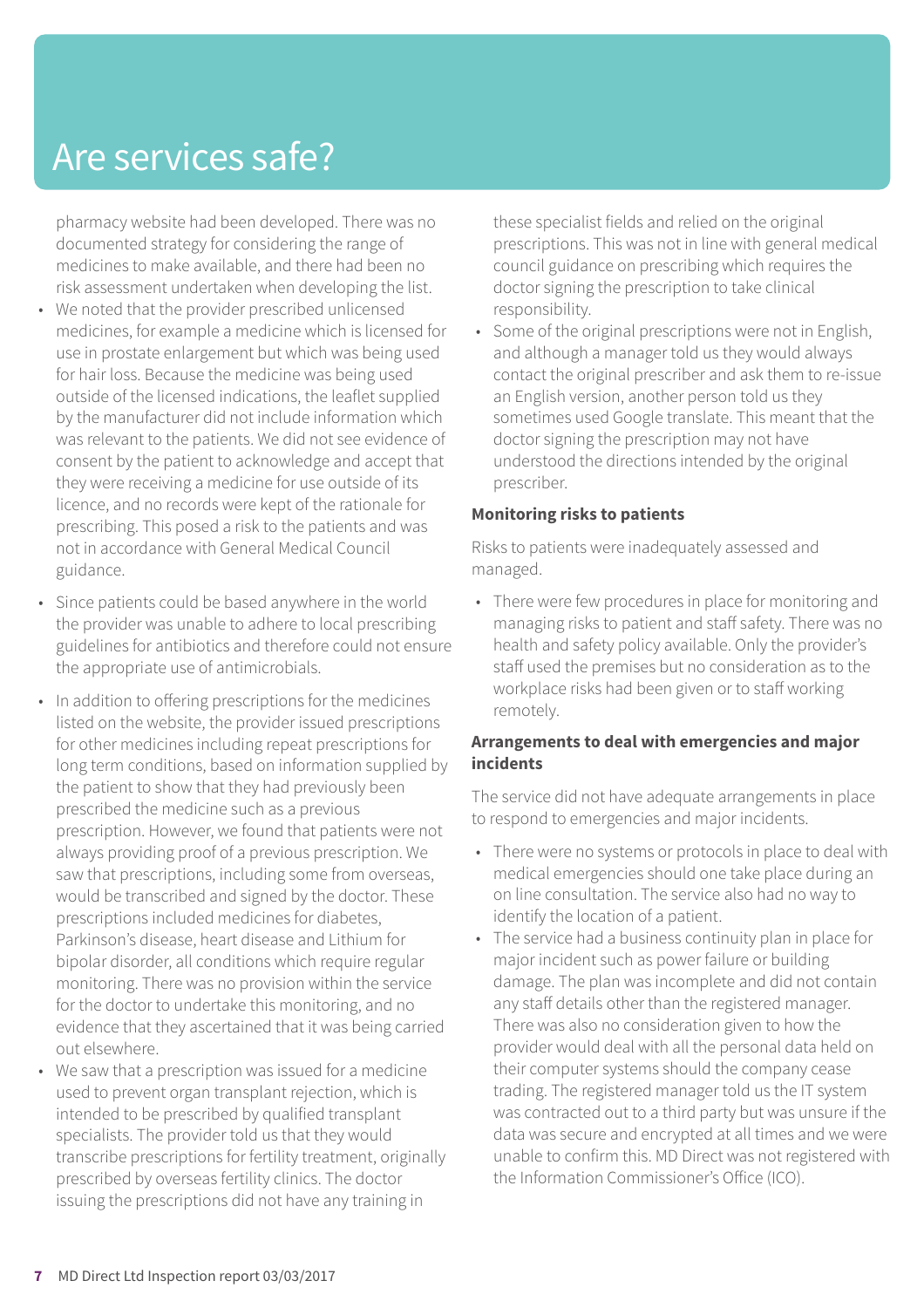# Are services effective?

(for example, treatment is effective)

### **Our findings**

#### **Effective needs assessment**

- The service had no overall strategy for assessing the needs of patients who were requesting prescriptions. Staff employed by another organisation at a different location were working on the customer service desk and were responsible for processing on-line application forms, which included a questionnaire specific to the medicine applied for. We were told non-clinical staff working for the other provider decided if a customer was making an inappropriate request, for example, a repeat request for codeine based products; however there was no policy in place to provide guidance to staff, but we were told that staff had received training for this role. Once the application was processed, this would be sent to the doctor at MD Direct for review. If there was a need for the clinician to converse with the applicant, this could be facilitated through e-mails but we saw limited evidence that this was regularly happening. The doctor we spoke with told us they were not aware of relevant and current evidence based guidance and standards, including National Institute for Health and Care Excellence (NICE) best practice guidelines.
- We were provided with a spreadsheet which detailed all orders processed. We randomly selected 20 orders and requested the full record. We saw several examples of prescribing which was unsafe and put patients at risk. For example a patient was prescribed five salbutamol inhalers for asthma without consideration of the risk that the patient's condition could be severe. Another patient was prescribed one box of co-codomol and 10 boxes of ibuprofen (840 tablets) for 'casual headaches'.
- There was no system in place to ensure patients were being monitored by a GP or physician. There were examples of patients with long term conditions being prescribed large quantities of medicines which would also require having regular blood tests and there was no evidence to support that this was happening. The service did not share information with a patient's GP or regular physician, and did not prompt the patient permission to share information on registration.
- We found that some of the questionnaires completed by patients did not request adequate information to make an informed clinical judgement.

#### **Management, monitoring and improving outcomes for people**

There was no evidence of quality improvement including effective clinical audit.

- We asked to see examples of clinical audits and quality improvement activity but the service had not carried out any clinical audits or quality improvement.
- There was no evidence that the service participated in any benchmarking or peer review.
- We were provided with no examples of where audit or assessment of the service had led to any improvements for patients.
- There was no evidence of improved health outcomes for patients or that the service was encouraging people to lead healthier lives.

#### **Effective staffing**

We were shown no evidence that the staff had the skills, knowledge and competence to deliver effective care and treatment.

- The service did not have an induction programme for newly appointed staff.
- The doctor did not have an awareness of how to access the service policies and did not have any clinical supervision or peer support. The doctor also told us that they had not received any training for this role and that they were not competent to do the job.
- The service could not demonstrate how they ensured role-specific training and updating for relevant staff. For example, training for on-line consultations. The service did not have any training records for any employees at MD Direct.
- The provider had no oversight of continuous professional development of the doctor.

#### **Coordinating patient care and information sharing**

The information needed to deliver care and treatment was not available to relevant staff in a timely and accessible manner as staff did not have access to a patient's medical notes and were reliant on the patient's summary of their medical history. Clinicians were unable to be certain what other medicines patients were taking before deciding on whether to approve a prescription application.

• This was not an NHS provider, so did not have access to 'special notes'/summary care record which detailed information provided by the person's GP.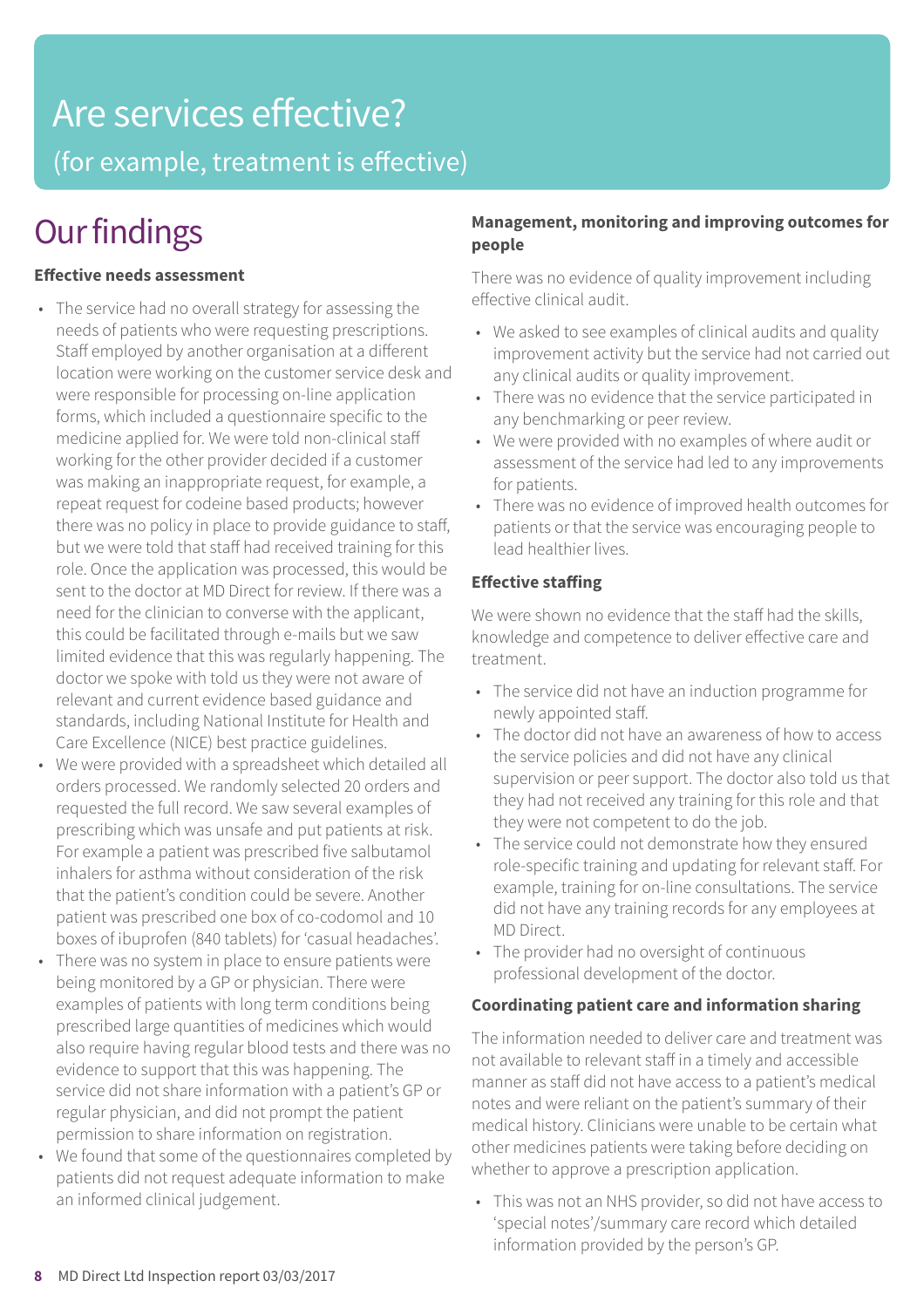## Are services effective?

### (for example, treatment is effective)

- The provider told us that they did not share information with the person's usual doctor or GP with whom they were registered, and we saw that there was no option on the registration or order forms for patients to consent to the information being shared.
- We saw no evidence of the provider working collaboratively with other services, other than the supplying pharmacy.

#### **Consent**

Staff did not have an understanding of how to seek patients' consent to care and treatment in line with legislation and guidance.

- Staff did not understand the relevant consent and decision-making requirements of legislation and guidance, including the Mental Capacity Act 2005. staff were unable to describe the action they would take in response to assessing patients capacity to make their own decisions Management and clinicians we spoke with believed that the fact a patient was able to complete an on-line form was sufficient to evidence their capacity to make decisions about their care.
- The provider told us they only treated adults (over 18 years). However, there was no evidence that they carried out checks on whether applicants were over 18 years.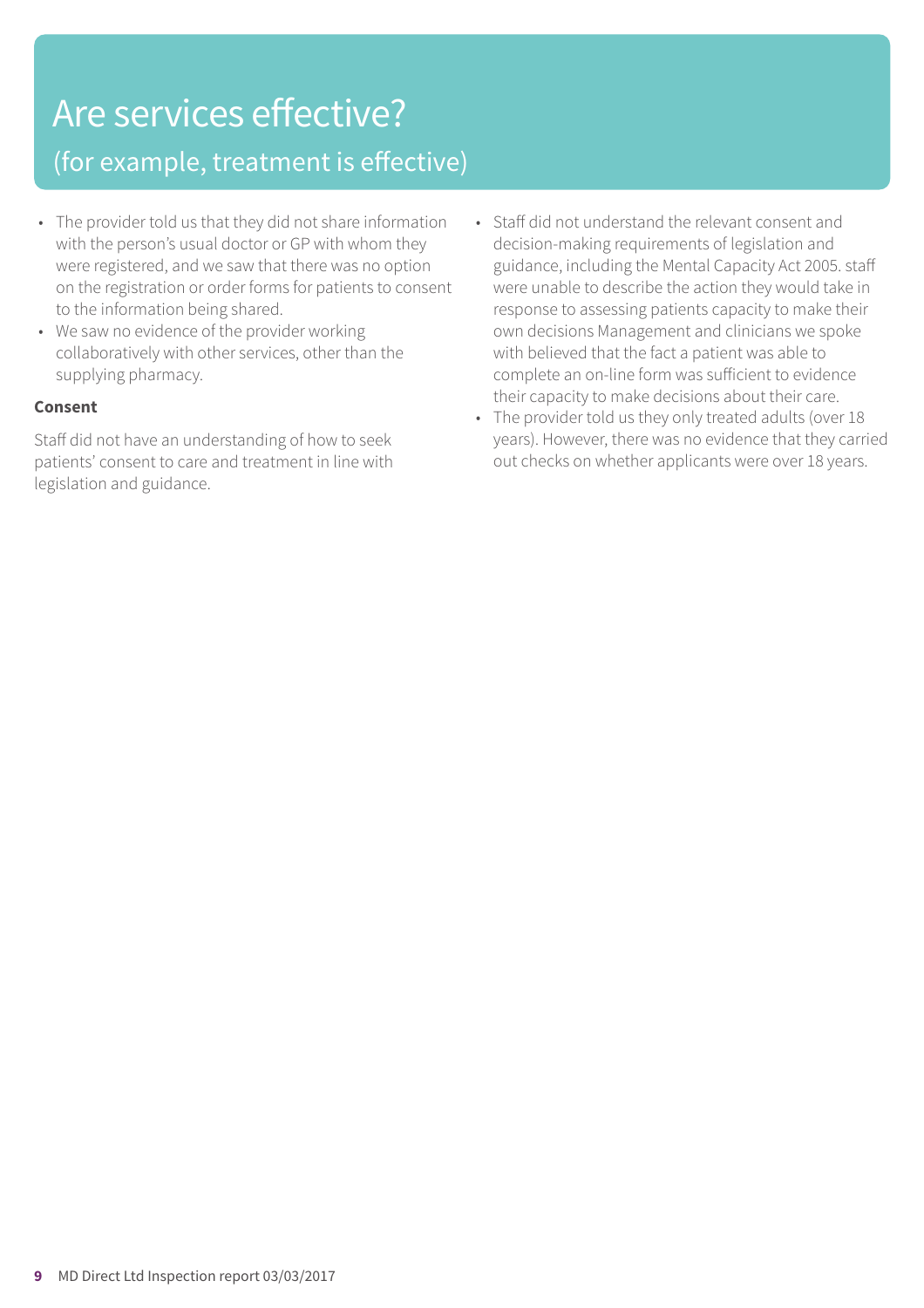## Are services caring?

### **Our findings**

#### **Kindness, dignity, respect and compassion**

The provider informed us that a survey had been carried out on the overall satisfaction of the service and had achieved a score of 70%. However we were not provided with how many patients had responded or what questions were asked. We were also told that the time for processing prescriptions had been reduced from two days to 24 hours but there was no data available to confirm this.

#### **Care planning and involvement in decisions about care and treatment**

The service provided limited facilities to help patients be involved in decisions about their care:

- Staff told us that translation services were not available for patients who did not have English as a first language. The provider's website only had information and application forms in English.
- Information on the provider's website informed patients about each medicine that was on offer and what might be the suitable dose for the condition it was intended for.
- The price of prescriptions was clearly displayed on the Asset Chemist website accessed by patients using the service.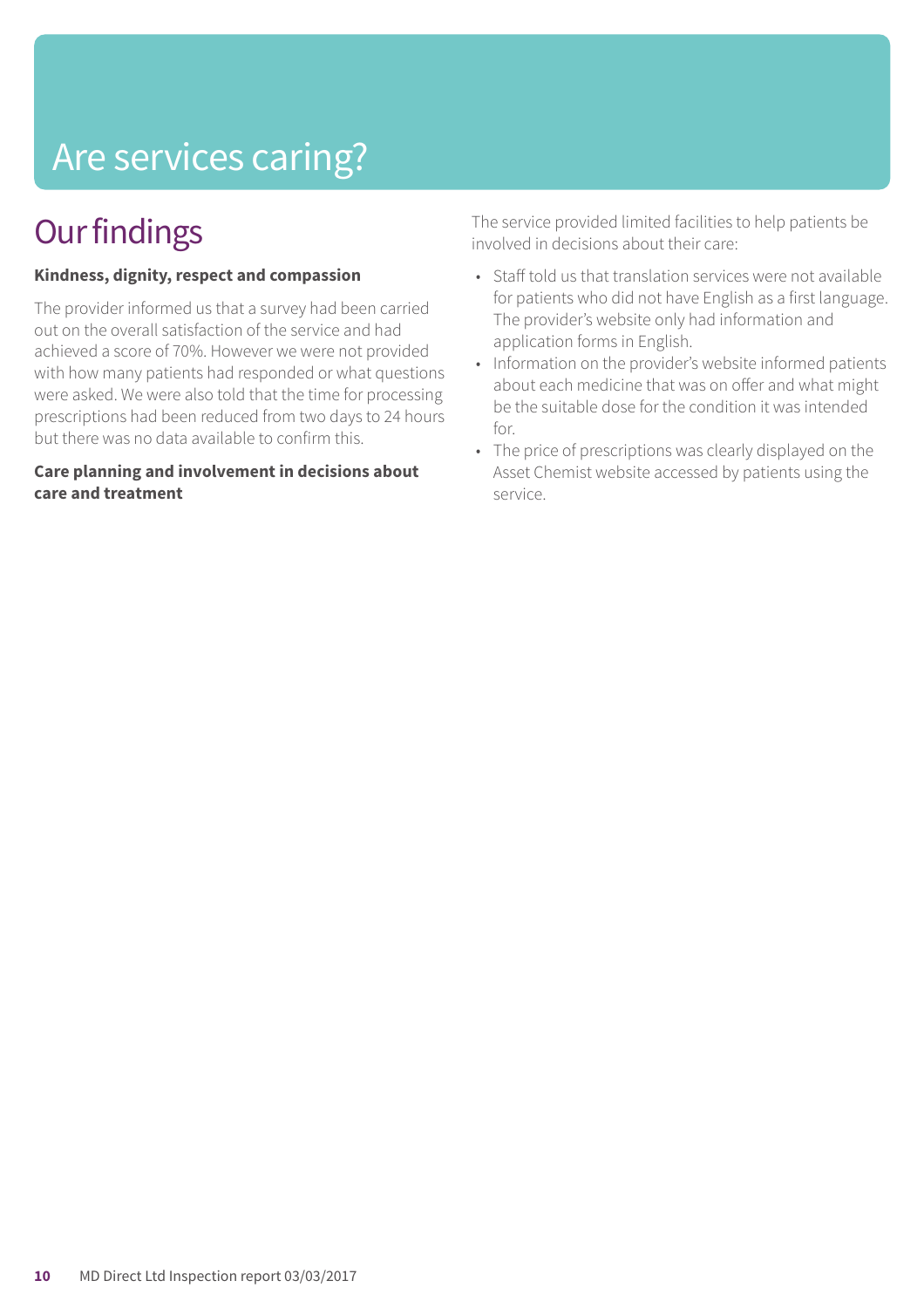### Are services responsive to people's needs? (for example, to feedback?)

### **Our findings**

#### **Responding to and meeting people's needs**

- All patients using the service referred themselves for medicine prescriptions. None were referred from NHS services.
- The website was available 24 hours a day, seven days a week. Patients logged onto the provider's website and gave their personal details and credit card information for payment purposes. Once they had completed an on line questionnaire for their preferred medicine, the application was sent via the system to the customer service desk. An assessment was made by non-clinical staff at this stage as to the validity of the application. Once it passed or failed this stage it was sent via the system onto one of the prescribing clinicians, who made a further assessment and either declined or approved the application. The reasons for applications being declined were passed by the clinician to the customer service team who would respond to the applicant and feedback the reason for the decision. The reason for the decision to decline and the feedback to the customer were not always recorded, so were unavailable for scrutiny by the inspection team. Approved applications led to a prescription being issued and the medicines being dispensed by the supplying pharmacy, then packed and posted out by the pharmacy staff. A third party courier company were responsible for delivery to the patient's address which would require a signature for receipt.

#### **Tackling inequity and promoting equality**

- The provider treated all adults aged 18 years and over (although there were no systems in place to ensure those using the service were over 18 years). The provider did not discriminate against any client group.
- No translation services were provided either on the website or in any correspondence with the patient. The provider had made no assessment of the need for patients with sensory impairment and how they might potentially access their website. For example, the use of screen readers.

#### **Access to the service**

- Patients accessed the service via the website from their computer or other portable device with internet access.
- This was not an emergency service. There was no information of the provider's website to advise anyone with an emergency to contact the appropriate service (999, their own GP or NHS 111).

#### **Listening and learning from concerns and complaints**

- The service did not have a complaints policy in place, but in the service's terms and conditions information was given on how to complain using an email address.
- The website had a 'contact us' form for patients to get in touch if they had any issues or questions. The provider told us that patients have complained previously if their orders were rejected or delayed but complaints were not documented.
- We were told that the website company provided feedback on usage of the website but we were not provided with any further information.
- The service did not have a contingency plan in place to ensure there was adequate cover if the sole doctor at the service was unavailable.